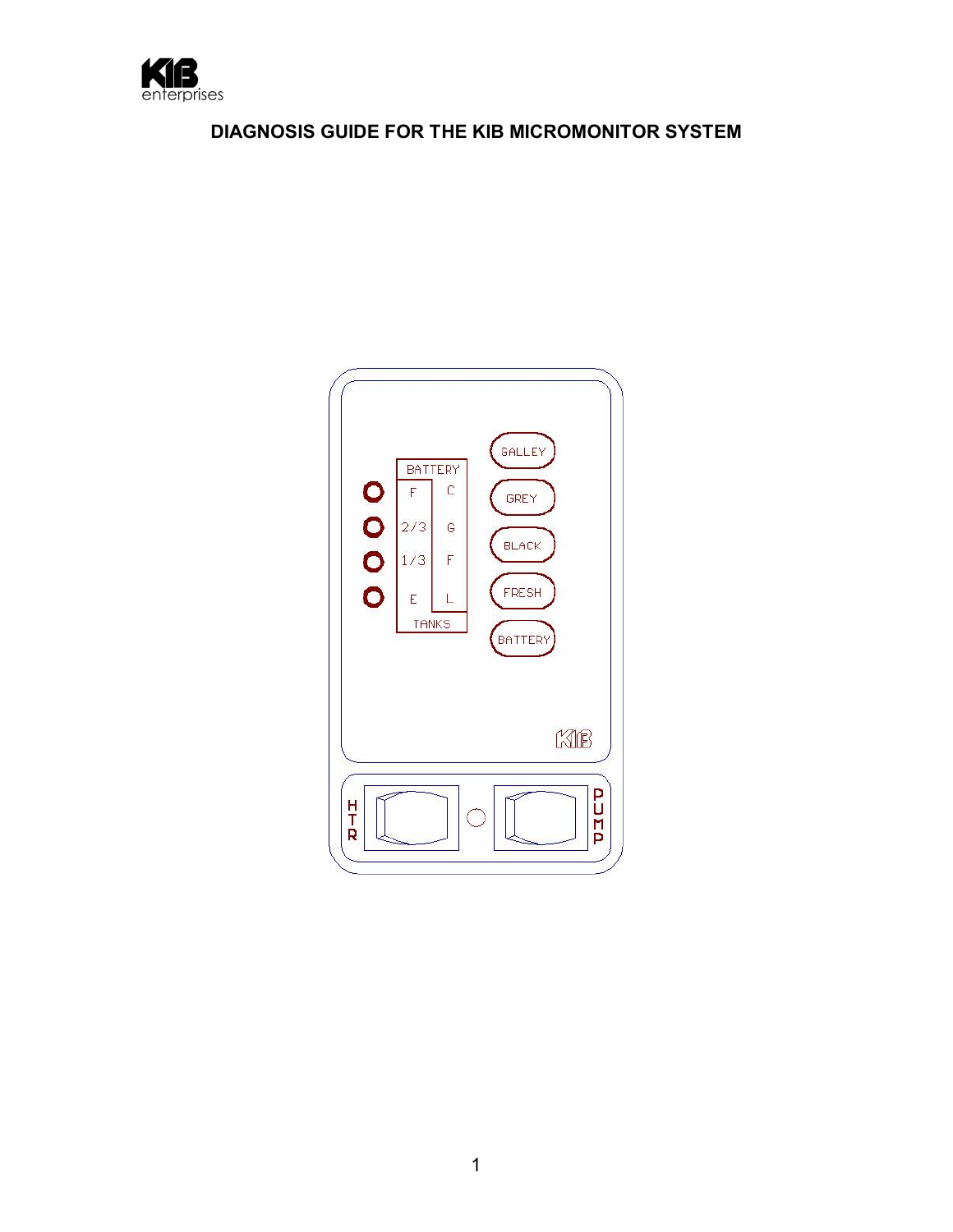

## ISOLATE THE MALFUNCTION

- 1) MONITORING PANEL
	- I) PRINTED CIRCUIT BOARD

(A) DAMAGE

- 1. SHORT CIRCUIT
- 2. BROKEN COMPONENT
- (B) DEFECTIVE
	- 1. COMPONENT FAILURE
- II) SWITCH

(A) DAMAGE

1. BROKEN

- (B) DEFECTIVE
	- 1. MECHANICAL FAILURE
- 2) WIRING
	- I) COACH WIRING
		- (A) OPEN WIRE
		- (B) SHORTED WIRE
	- II) CONNECTORS
		- (A) LOOSE OR OPEN
- 3) TANK
	- I) INSERTS (PROBES)
		- (A) PLACEMENT
	- II) PIGTAIL (K101)
		- (A) DAMAGED/DEFECTIVE
			- 1. OPEN CIRCUIT
				- I. CRACKED RESISTOR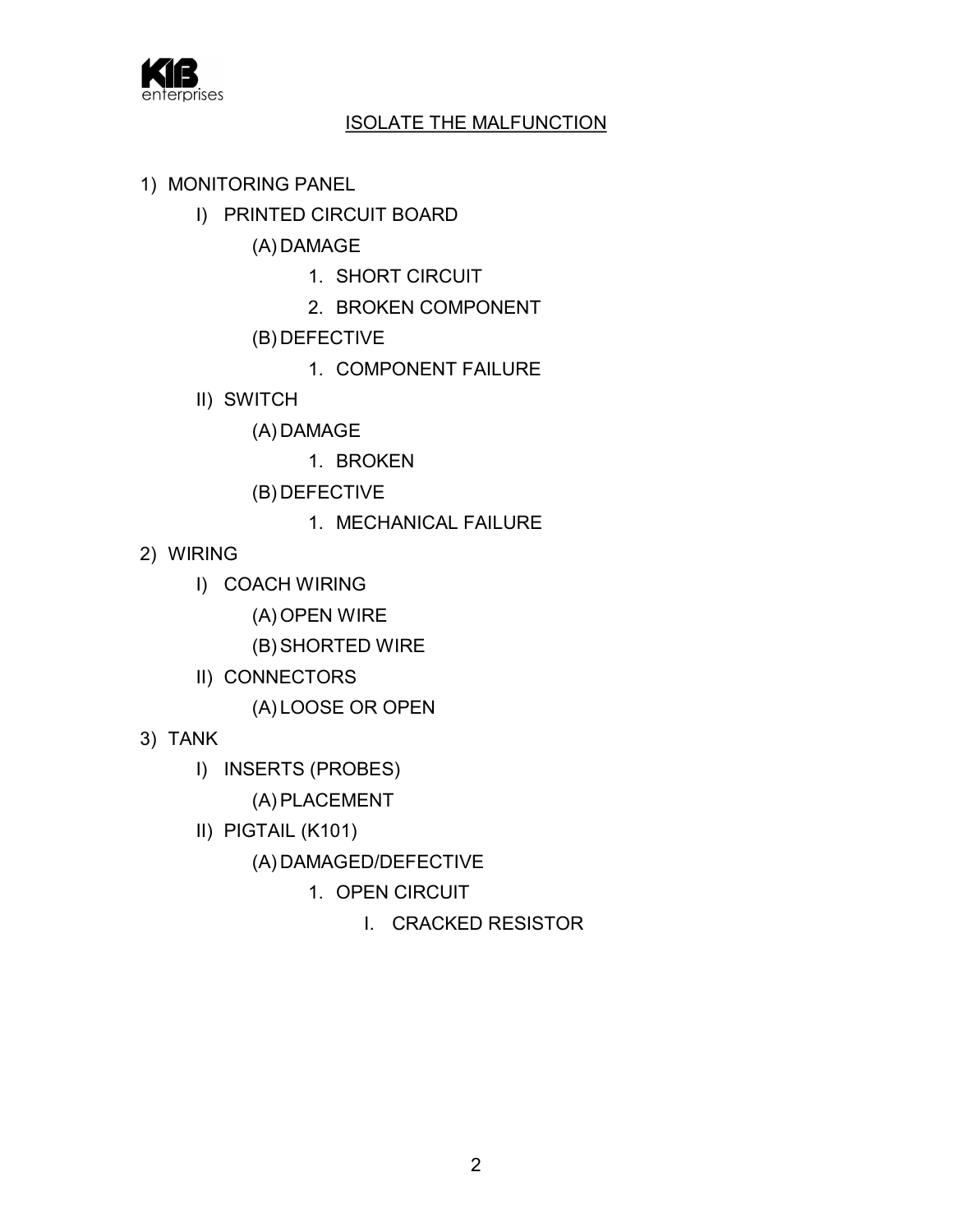

# TROUBLESHOOTING FULL SYSTEM

PROBLEM:

NO LIGHTS ON PANEL WHEN SWITCH IS PUSHED.

TEST:

(A) MAKE SURE B+ WIRE (RED) HAS 12 VDC CONNECTED.

(B) MAKE SURE GROUND (WHITE) IS CONNECTED TO PANEL.

DIAGNOSIS:

- (A) CORRECT WIRING OR VOLTAGE SUPPLY PROBLEM.
	- 1. POLARITY
	- 2. FUSE
	- 3. OPEN WIRE
- (B) IF 12 VOLTS DC AND GROUND IS PRESENT AT PANEL BUT DISPLAY IS STILL DEAD REPLACE PRINTED CIRCUIT BOARD.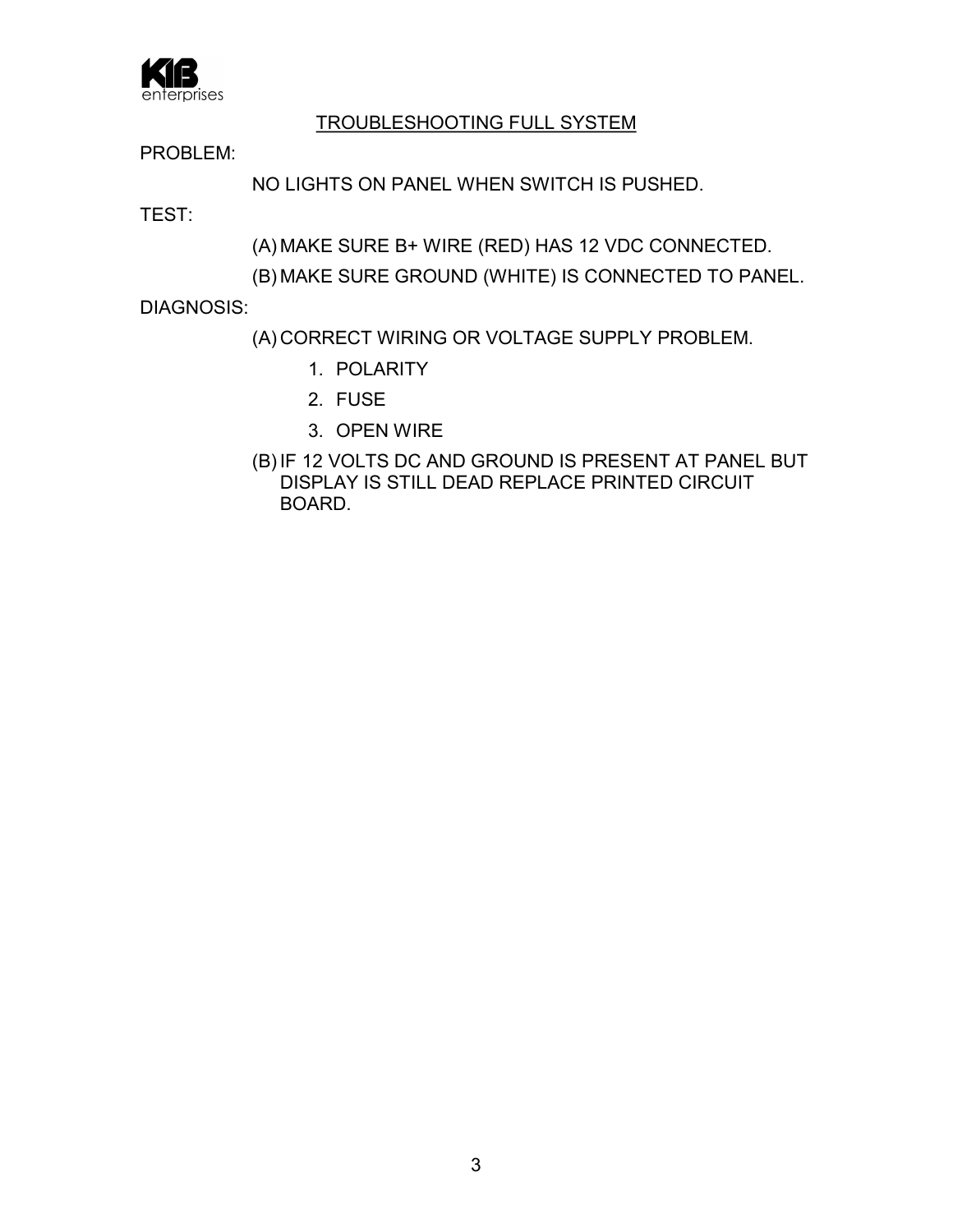

## TROUBLESHOOTING TANKS

PROBLEM:

DISPLAYS "E" ON ONE OR MORE TANKS BUT NOT ALL.

TEST:

- (A) VERIFY THAT LEVELS IN TANKS DO NOT MATCH DISPLAY.
- (B) SWAP TANK CONNECTIONS OPN PANEL (I.E., IF PROBLEM IS IN "FRESH" BUT GREY IS GOOD, SWAP THE FRESH WIRE "BLUE" WITH THE GREY TANK WIRE "GREY". RESET TANK FUNCTIONS TO SEE IF PROBLEM HAS ALSO CHANGED TO ANOTHER TANK OR IS STILL IN SAME TANK.

### DIAGNOSIS:

- (A) IF STEP (2) STILL DISPLAYS "E" ON THE SAME TANKS, REPLACE PRINTED CIRCUIT BOARD.
- (B) IF STEP (2) ABOVE DISPLAYS "E" ON DIFFERENT TANK THEN THE PROBLEM IS AN OPEN CONNECTION IN THAT TANK WIRING OR PIGTAIL, REPAIR OR REPLACE WIRING OR PIGTAIL.

#### PROBLEM<sup>-</sup>

DISPLAYS "F" ON ONE OR MORE TANKS, OTHERS TEST GOOD.

TEST:

(A) VERIFY THAT LEVELS IN TANKS DO NOT MATCH DISPLAY

(B) SWAP TANK CONNECTINS ON PANEL AS FOR PREVIOUS PROBLEM. RESET TANKS TO SEE IF PROBLEM HAS ALSO CHANGED TO ANOTHER TANK OR IS STILLIN THE SAME TANK.

DIAGNOSIS:

- (A) IF STEP (2) ABOVE STILL DISPLAYS "F" ON THE SAME TANK, REPLACE PRINTED CIRCUIT BOARD.
- (B) IF STEP (2) ABOVE DISPLAYS "F" ON DIFFERENT TANK, THEM THE PROBLEM MAYBE A SHORT IN THE WIRING, A SIGNAL WIRE SHORTED TO GROUND WILL DISPLAY "F" ON THE PANEL. REPAIR OR REPLACE WIRING.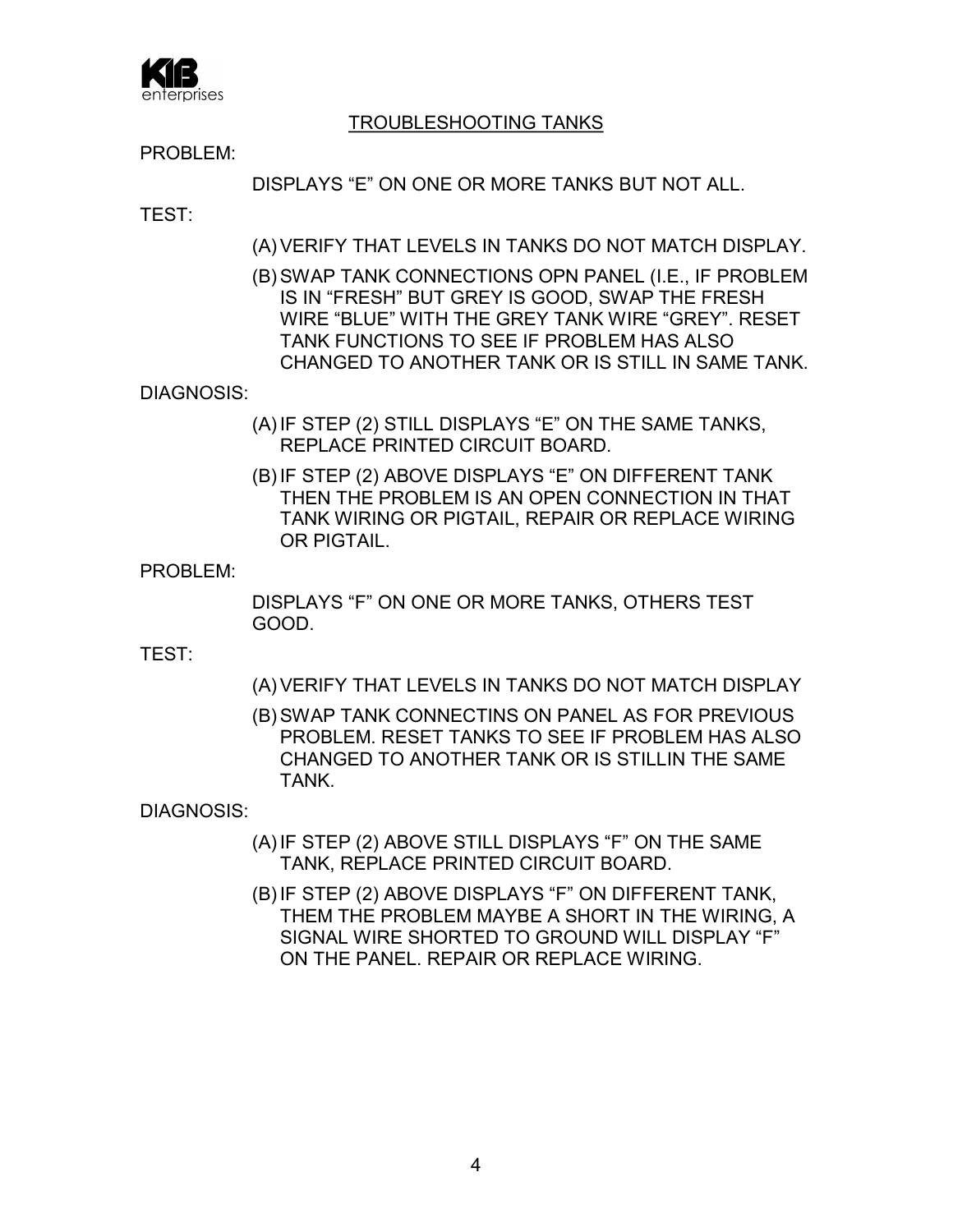erprises<sup>-</sup> PROBLEM:

> FALSE READINGS (I.E., 1/3 OR 2/3 INDICATION IN AN EMPTY TANK)

TEST:

(A) VERIFY TANKS IS EMPTY.

- (B) OPEN PIGTAIL GROUND WIRE (WHITE).
- (C)CHECK PROBE PLACEMENT IN TANK. THIS IS CRITICAL IN SINGLE WIRE SYSTEMS. SEE PLACEMENT DIAGRAM.

DIAGNOSIS:

(A) IF DISPLAY CHANGES TO "E" AFTER STEP (2) ABOVE AND PROBES ARE NOT PLACED CORRECTLY ABANDON AND INSTALL PROBES IN PROPER POSITION.

(B) RETEST TANK.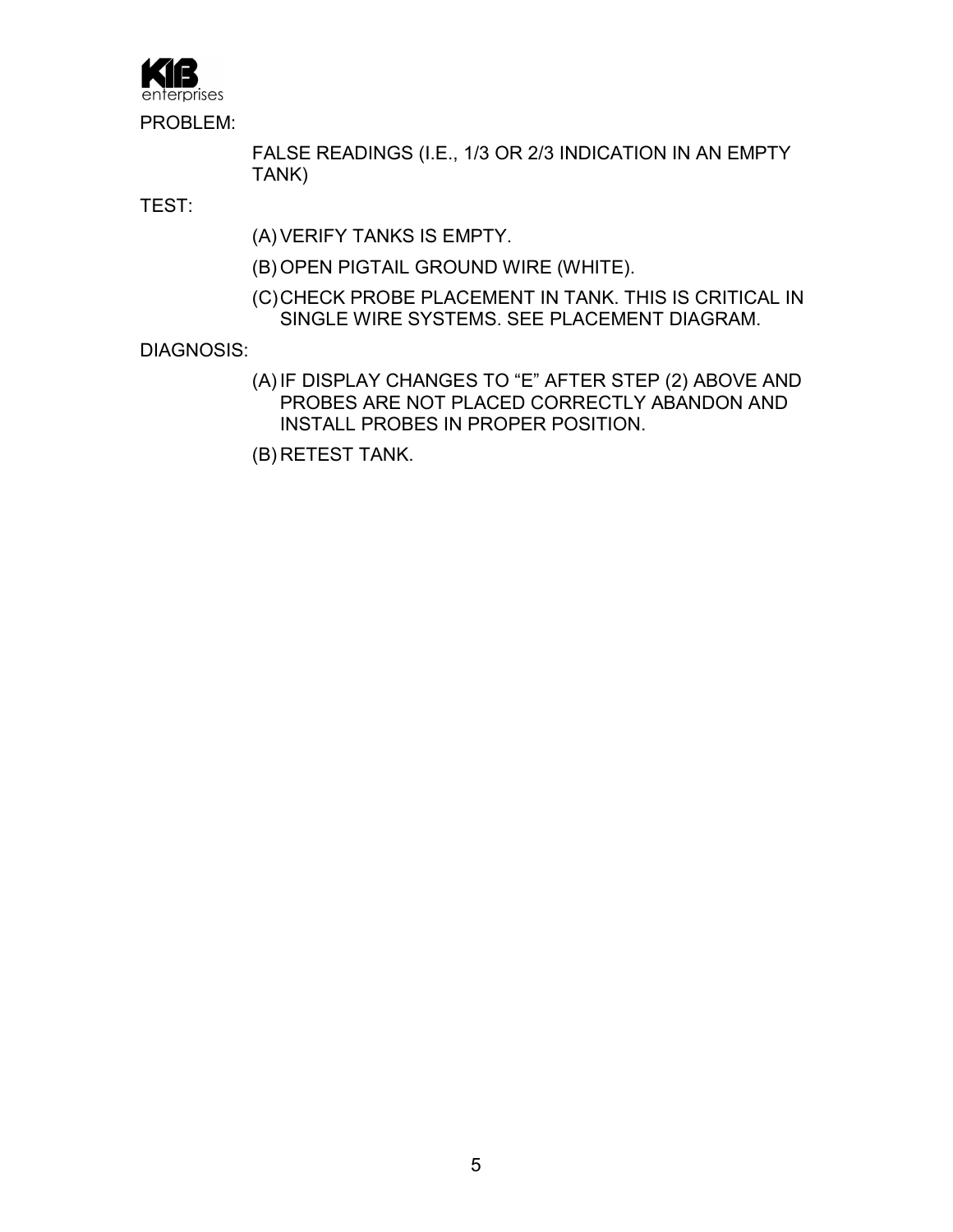

## TROUBLESHOOTING LPG

PROBLEM:

## DISPLAY INDICATS "E" ALL THE TIME.

TEST:

- (1) VERIFY TANK IS NOT EMPTY.
- (2) VERIFY WIRE FROM 90 OHM SENDING UNIT TO ORANGE WIRE ON BACK OF PANEL IS NOT SHORTED TO GROUND
- (3) CHECK SENDING UNIT FOR DAMAGE OR STICKING.

DIAGNOSIS:

- (1) ADD GAS TO TANK AND RETEST.
- (2) RUN CONTINUITY TEST ON WIRE, END TO END AND TO SYSTEM GROUND (SHORT TEST).
- (3) REPLACE SENDING UNIT IF FOUND DEFECTIVE.

PROBLEM<sup>.</sup>

DISPLAY INDICATES "F" ALL THE TIME.

TEST:

(1) DISCONNECT ORANGE WIRE. IF DISPLAY IS "E", PROBLEM IS IN WIRING OR SENDING UNIT.

DIAGNOSIS:

- (1) IF PROBLEM IS IN WIRING OR SENDING UNIT AS INDIACATED ABOVE, CHECK FOR OPEN CONNECTION OR BAD SENDING UNIT.
- (2) IF DISPLAY STILL INDIACATES "F" REPLACE PRINTED CIRCUIT BOARD.